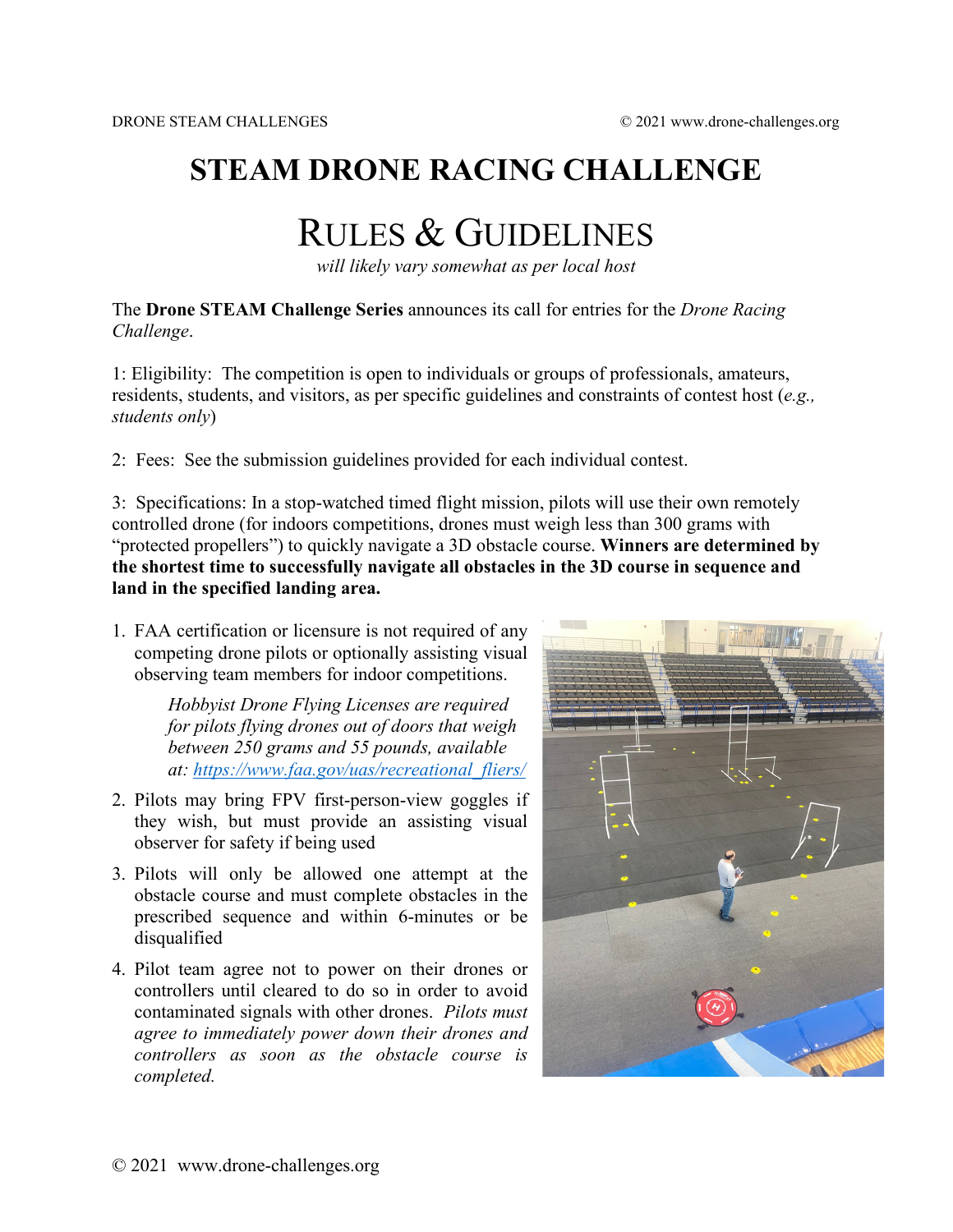

5. The event will be mostly likely held indoors in a cleared gymnasium or cafeteria space. Tournament officials will not announce the precise room or course dimensions in advance of the competition, but will have widths ranging from approximately 20 to 30 feet in width by 60 to120 feet in length with a celling height of at least 8 ft. *In no case will participants be required to fly higher than 30 ft to complete the obstacle course*

6. The obstacle course sequence will be created using 4 to 8 gates for the drone to pass through. Gates will have openings varying from a minimum of 1 ft to 7ft wide and can be in a variety of shapes including hoops and rectangles. The center of the openings will range from 1.5 feet to 28.5 feet above the ground. *The precise position of the gates will not be announced prior to the event*

7. In the unlikely event that a drone is damaged during the competition, the tournament officials nor hosts nor sponsors

bear any responsibility whatsoever for any damages nor injuries of any kind

- 8. Official timing will be done using a stopwatch or a photogate by a designated tournament official
- 9. If prizes are awarded, competitors will likely be categorized by propeller size: those drones weighing less than 250 grams with propeller spans of more than 3.3" (8.4 cm) and those with smaller diameters.
	- $\checkmark$  Commonly, small-sized drones are less than 3.75" (96 mm) on their longest side. Examples include NewBee FPV Drones, TinyHawk Drones, Voyager Drones (without camera); and Holy Stone Mini-Drones (without camera).
	- $\checkmark$  Common medium-sized drones are more than 3.75" (96 mm), but less than 250 grams (or less than 300 grams when propeller guards are added). Examples include the Tello Drone, the DJI Mavic Mini Drone.
	- $\checkmark$  Common large-sized drones more than 250 grams, which are not often flown in indoor competitions as they require FAA licensing, include the DJI FPV Racing Drone, the DJI Mavic Pro Drone, and the DJI Phantom Drone.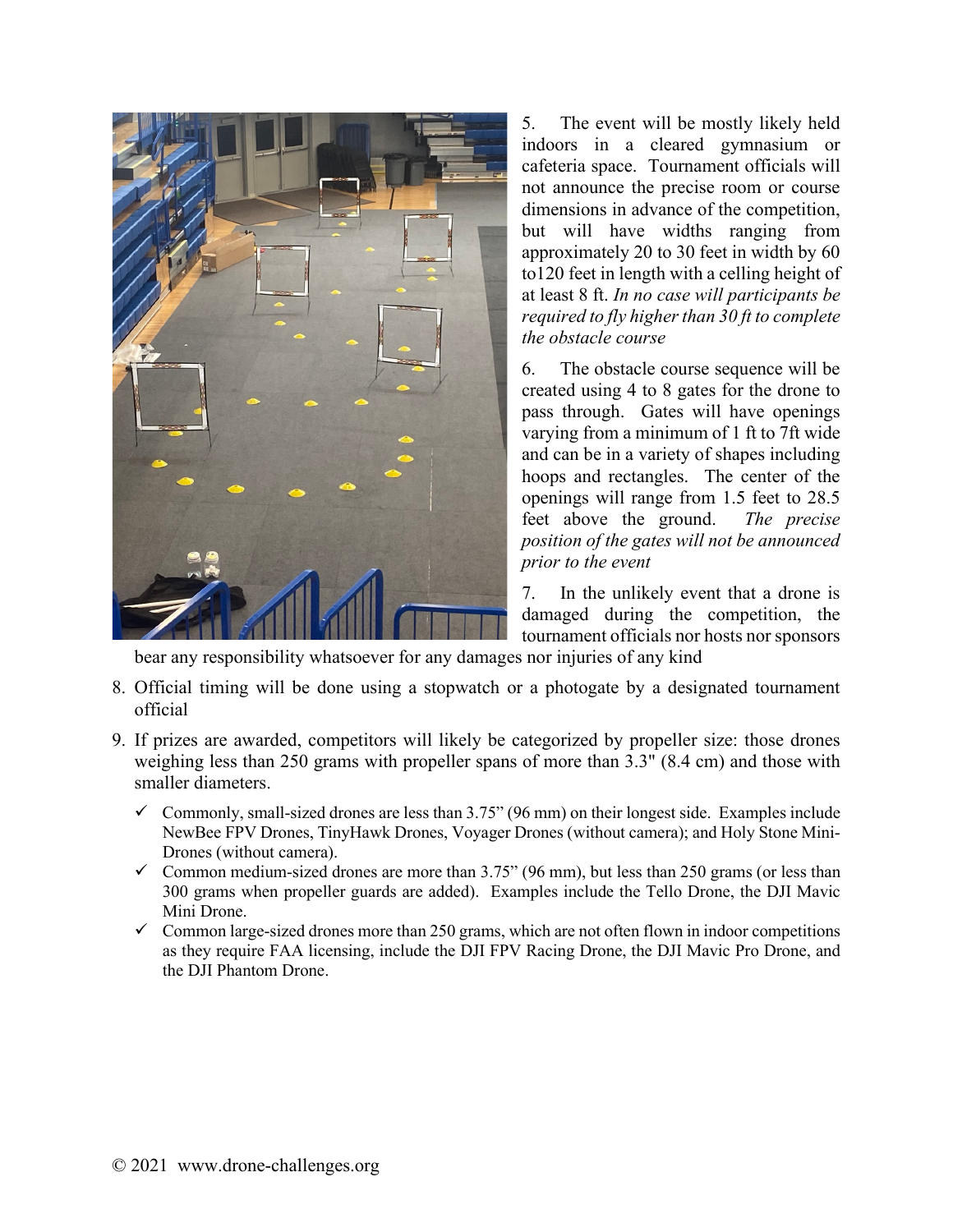EVENT SEQUENCE: Pilots will be given notice to power up their drone and controller approximately 30-seconds prior to the start of the race. Drones will be launched from a marked spot on the floor. Timing starts when the tournament officials announce, "ready-3-2-1-fly!" Pilots are to complete the obstacles in sequence—if an obstacle is missed, the drone needs to turn around and try again, if the drone crashes, the team's PIC or assisting VO (optional) may cautiously enter the course and set the drone upright if needed.



When the drone completes the obstacle course and lands on the "launch pad" then a tournament official will announce the course completion time. *At that point, the team is to power down the drone and the controller immediately or be disqualified.*

In some cases, prizes may be awarded by sponsors. Please show sponsors your appreciation for their support*.*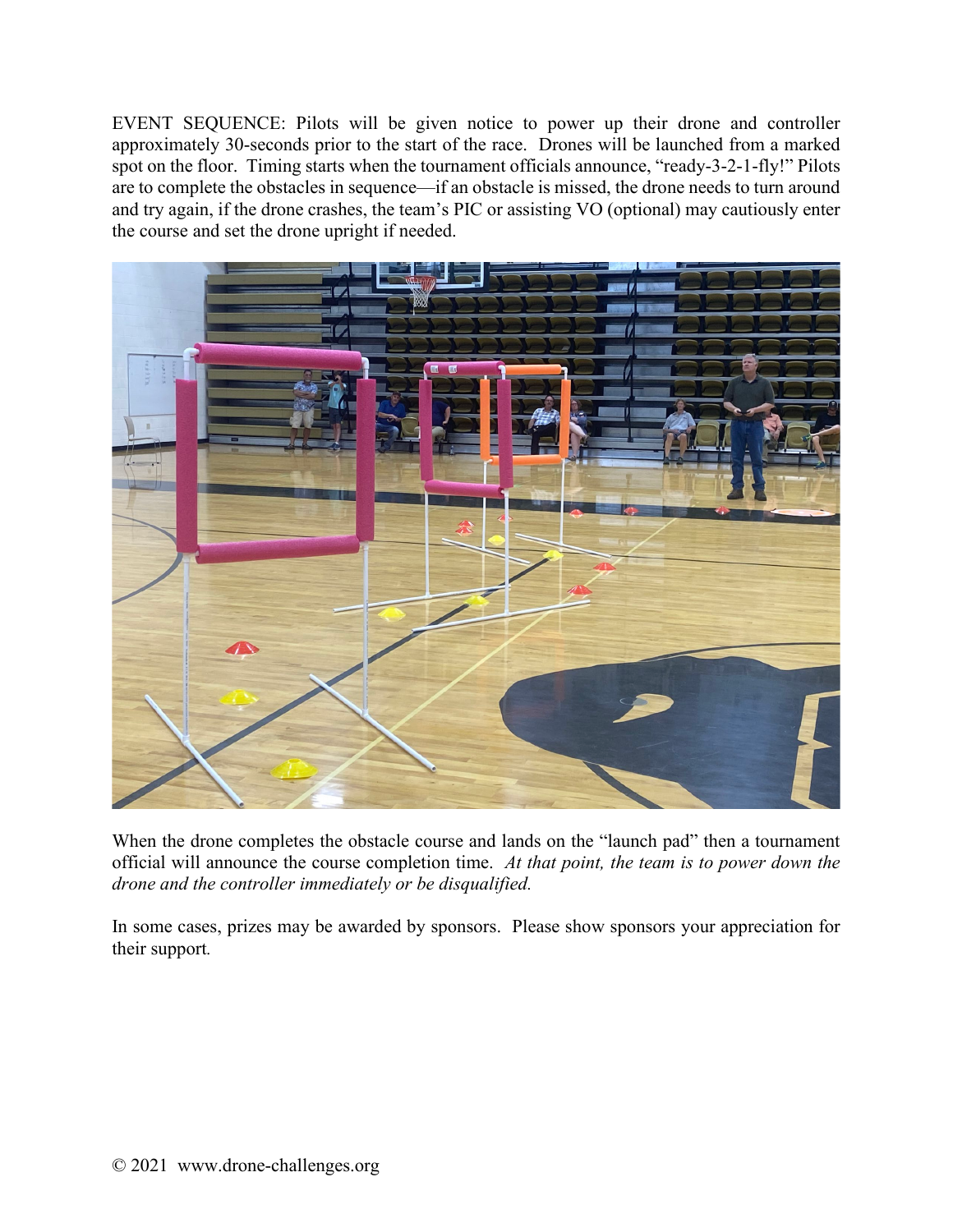#### **Example Event Registration Form**

#### Pilot's Full Name\*

Pilot's Email Address \*

Pilot's Mobile Phone Number \*



Pilot's Age at time of event

Pilot is 18 years of age or older at the time of the event?

- $\circ$  18 years or older
- $\bigcirc$  Less than 18 years of age

If pilot is under 18 years of age, does a parent/guardian agree that the pilot may participate?

- $\bigcirc$  Yes
- $\bigcirc$  No

Student Status (this particular event is for students only)

- $\circ$  K-12 level student
- $\bigcirc$  University, College, or Tech School level student

You need to bring your own drone. What type of drone will you be flying (tell us as much about your drone as possible)?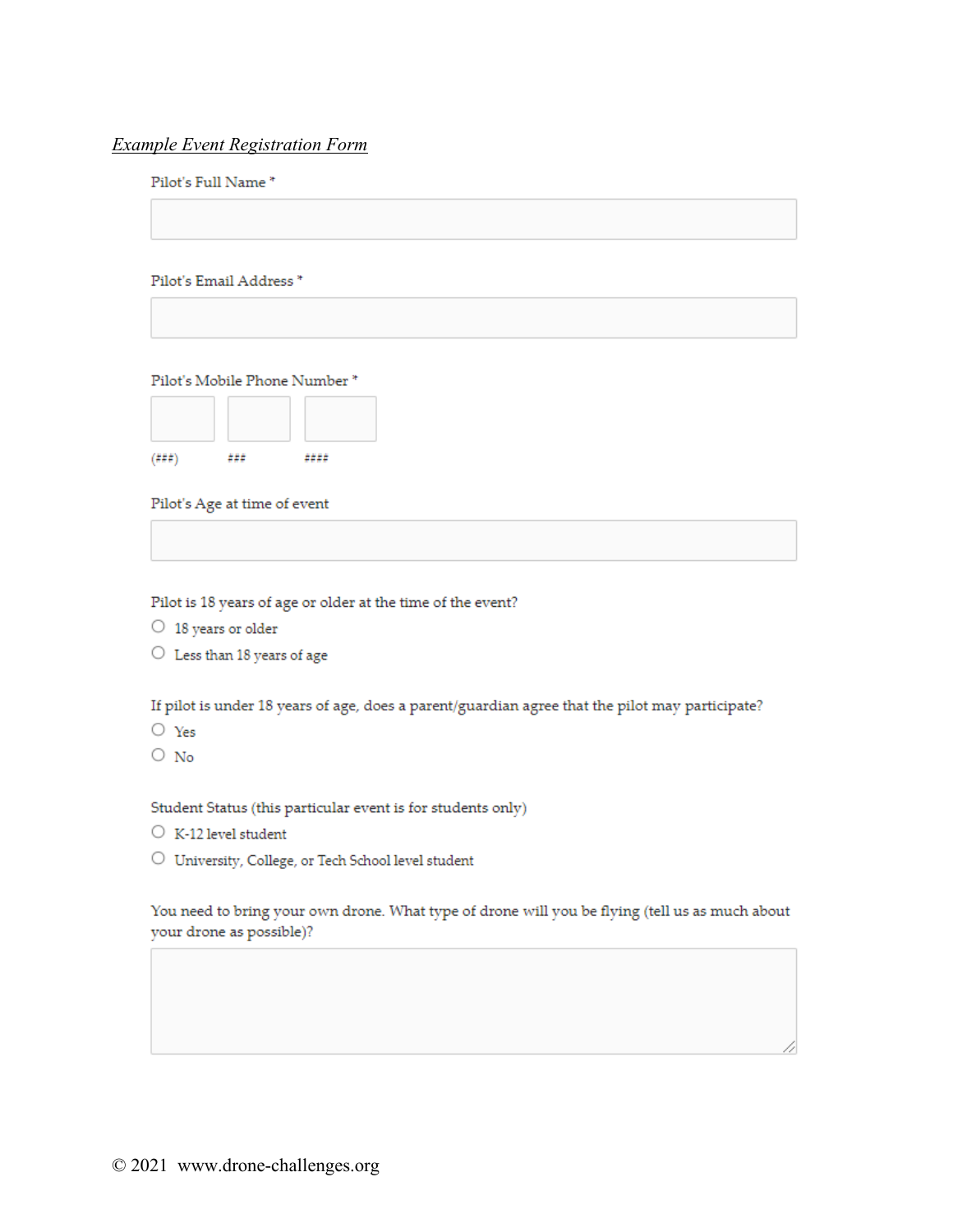You need to bring your own drone for this indoor competition. The drone must weigh less than 300 grams and have propeller guards. Larger drones are not allowed at this competition. When measuring your drone's longest side when ready for take-off, it is

Examples of small-sized drones are NewBee drones, TinyHawk drones, Voyager drones (without camera), Holy Stone drones (without camera), and anything smaller than a Tello drone. A medium sized drone for this competition is a Tello Drone or a DJI Mavic Mini. Examples of drones that are too large for this competition and must be registered with the FAA include the Phantom, the Mavic Pro, and the DJI FPV racing drone.

- $\circlearrowright$  small-sized (longest side is less than 3.75" or 96 mm)
- $\circlearrowright$  medium-sized (longest side is larger than 3.75" or 96 mm, but still less than 300 grams)

Will you be using FPV Goggles? (optional)

- $\bigcirc$  Yes
- $\bigcirc$  No
- $\bigcirc$  Maybe

In which indoor events do you wish to be scheduled to compete in? \*

(check all that apply)

- $\Box$  Timed Obstacle Course Race (indoors)
- $\Box$  Precision Flight Challenge Event
- $\Box$  Written Knowledge Test (closed-book, 40 minutes, multiple-choice style)
- $\Box$  Coding for Autonomous Flying Challenge
- $\Box$  Drone Film Festival (90-second video due one-week prior)

 $\Box$  Virtual Obstacle Course Race (using your own copy of Velocidrone software, your own laptop & your own controller)

Is there any additional information that the event hosts and organizers need to be aware of? (no answer required)

I understand and unreservedly agree to follow all event rules, including not powering on my drone until specifically told to do so (so as not to interfere with other drones), to follow all legal and host-specific rules, regulations, and requests, AND, given that drone flying is an inherently dangerous and expensive voluntary activity, I fully acknowledge that the organizers, event facility hosts, nor any other party will accept any responsibility for any damage(s), loss(es), or injury that might occur for any reason.

 $\Box$  Yes (you must agree in order to participate)

These rules are adapted from those developed by www.drone-challeges.org